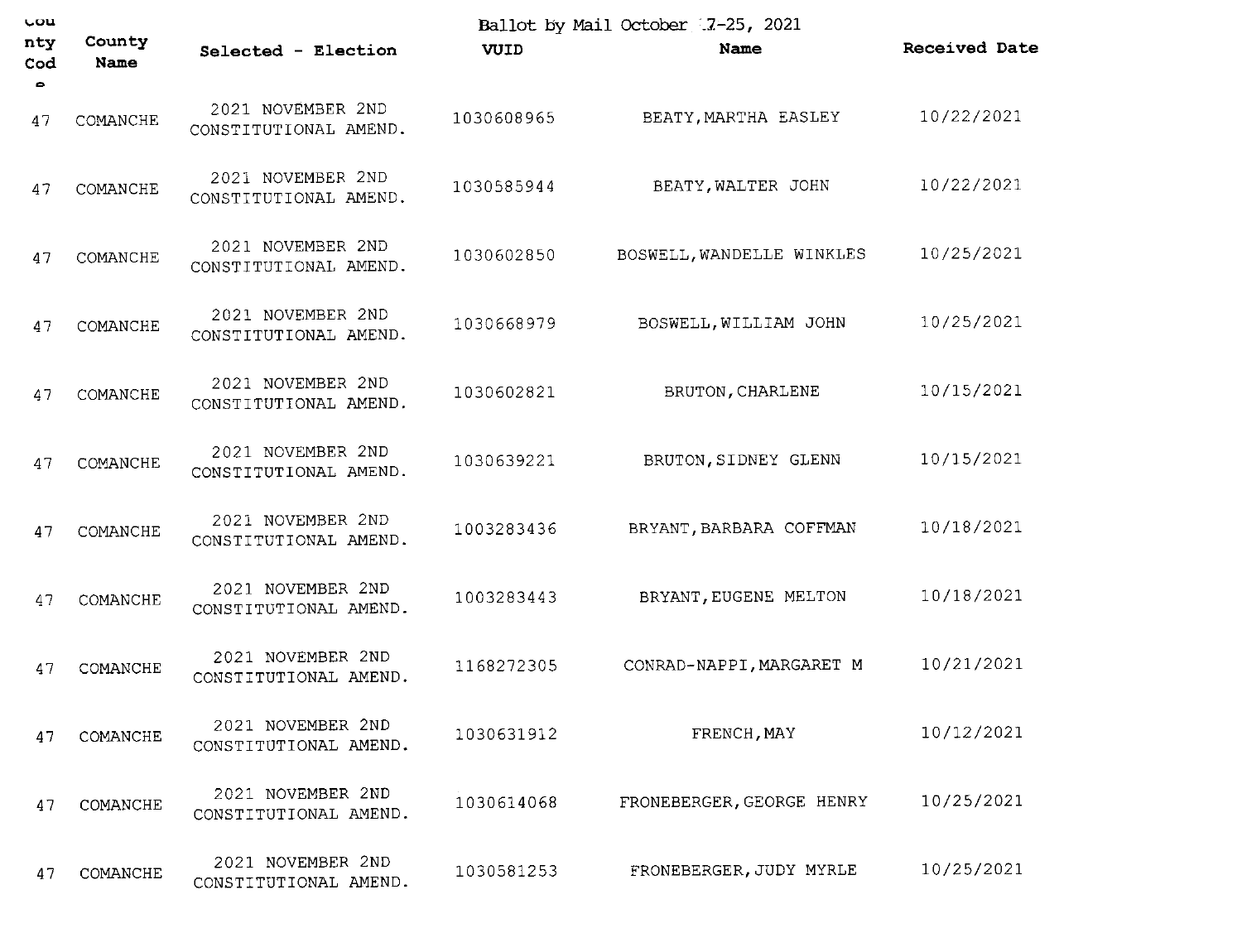| 47 | COMANCHE    | 2021 NOVEMBER 2ND<br>CONSTITUTIONAL AMEND. | 1212659688 | GOTT, LENA SUE          | 10/20/2021 |
|----|-------------|--------------------------------------------|------------|-------------------------|------------|
| 47 | COMANCHE    | 2021 NOVEMBER 2ND<br>CONSTITUTIONAL AMEND. | 1030653094 | HUTSON, RICKEY LYNN     | 10/14/2021 |
| 47 | COMANCHE    | 2021 NOVEMBER 2ND<br>CONSTITUTIONAL AMEND. | 1030647428 | HUTSON, SHARON KAYLENE  | 10/14/2021 |
| 47 | COMANCHE    | 2021 NOVEMBER 2ND<br>CONSTITUTIONAL AMEND. | 1030606125 | JACKSON, MYRTLE FAYE    | 10/25/2021 |
| 47 | COMANCHE    | 2021 NOVEMBER 2ND<br>CONSTITUTIONAL AMEND. | 1030610162 | LACKEY, CURTIS CHESELEY | 10/18/2021 |
| 47 | COMANCHE    | 2021 NOVEMBER 2ND<br>CONSTITUTIONAL AMEND. | 1030621546 | LACKEY, VICKI MOSIER    | 10/18/2021 |
| 47 | COMANCHE    | 2021 NOVEMBER 2ND<br>CONSTITUTIONAL AMEND. | 1030581063 | LAWLESS, WINDFORD PAUL  | 10/07/2021 |
| 47 | COMANCHE    | 2021 NOVEMBER 2ND<br>CONSTITUTIONAL AMEND. | 1030583947 | LESLEY, CURTIS DEAN     | 10/12/2021 |
| 47 | COMANCHE    | 2021 NOVEMBER 2ND<br>CONSTITUTIONAL AMEND. | 1168272282 | NAPPI, GERALD J         | 10/21/2021 |
| 47 | COMANCHE    | 2021 NOVEMBER 2ND<br>CONSTITUTIONAL AMEND. | 1030604542 | SHUGART, RUTH THOMPSON  | 10/14/2021 |
|    | 47 COMANCHE | 2021 NOVEMBER 2ND<br>CONSTITUTIONAL AMEND. | 1183249372 | TAYLOR, MARY W          | 10/07/2021 |
| 47 | COMANCHE    | 2021 NOVEMBER 2ND<br>CONSTITUTIONAL AMEND. | 1183249329 | TAYLOR, WILLGENE        | 10/07/2021 |
| 47 | COMANCHE    | 2021 NOVEMBER 2ND<br>CONSTITUTIONAL AMEND. | 1030611074 | TROSPER, RAY LYNN       | 10/07/2021 |